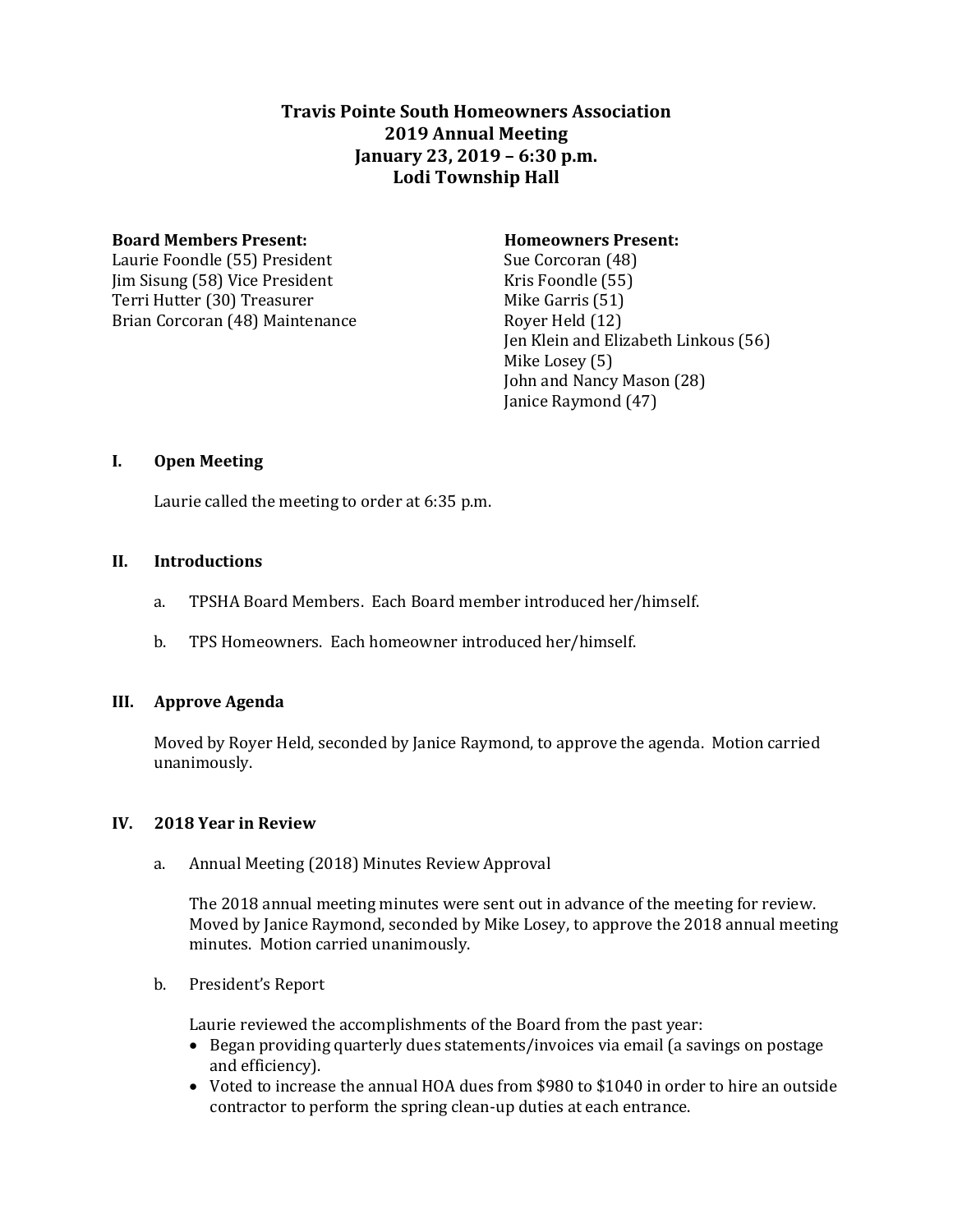- Replaced aging Neighborhood Watch signs and purchased new No Soliciting signs.
- Approved various maintenance jobs, such as clean-up of east and west pond areas, weeding at both entrances, tree trimming, and removal of fallen tree in west pond common area and dead Austrian pine at north entrance.
- Responded to homeowner inquiry about condition of bulletin board at mailboxes (Board voted to have it removed in 2019).
- In response to written request and verbal comments from homeowners regarding display of political signs, a reminder was emailed to all TPS residents about the CCRs wording regarding signs.
- Solicited applications for and approved the appointment of Terri Hutter as the new TPSHA Bookkeeper.
- Reorganized and signed contracts for positions of Bookkeeper and Webmaster, dividing duties between the two, with the Webmaster position evolving into that of Information Officer (Bookkeeper responsible for all quarterly dues collection and accounting, bill processing, home transfers, and similar duties; Information Officer responsible for all website maintenance, maintaining/disseminating contents of the TPS Residents' Directory, and providing new resident welcome packets).
- Held ten monthly meetings, one annual meeting.
- Updated the TPS Board Task Schedule (for future Boards).
- Composed Fall Newsletter.

Laurie thanked all of the residents who:

- Worked before, during or after the May 5 Spring Clean-up or who made a monetary donation for the clean-up.
- Helped with shoveling snow and/or general clean-up throughout the year at the mailboxes.
- Weeded and maintained the flower beds at both entrances.
- Participated in planning and putting together the Neighborhood Social in September.

Laurie also thanked the following:

- Summer Cole and Jim Sisung for volunteering the use of their property for the Neighborhood Social.
- Ed Grant for coordinating new soil for north entrance planter box, planting and watering flowers in flower boxes (both entrances), and watering and weeding in other locations.
- Adrianna and Payton Sweet for weeding at both entrances, including large landscape island on the east side of the north entrance.
- Aaron Liepman and his sons for cleaning fallen branches at the north entrance (in the spring).
- Dave Przeslaawski and Terri Hutter for west pond maintenance (spraying phragmites, peninsula clean-up) and installing new Neighborhood Watch signs.
- Brian Corcoran for trimming vegetation around the light sensor at the north entrance.
- Jim Sisung, Ed Grant and others who helped clean the mailboxes.
- Kathryn Welch for the provision of bookkeeping services.
- Terri Hutter for applying for the bookkeeper position.
- Kathryn Welch, Terri Hutter and Brian Corcoran for working together to transition the bookkeeper position from Kathryn to Terri.
- Kris Foondle for designing and publishing the new TPSHA website, providing the Board with road maintenance and crack sealing evaluation and recommendations, installing new 'flanges/guards' at the base of two sign poles near the north entrance, and installing the new No Soliciting signs.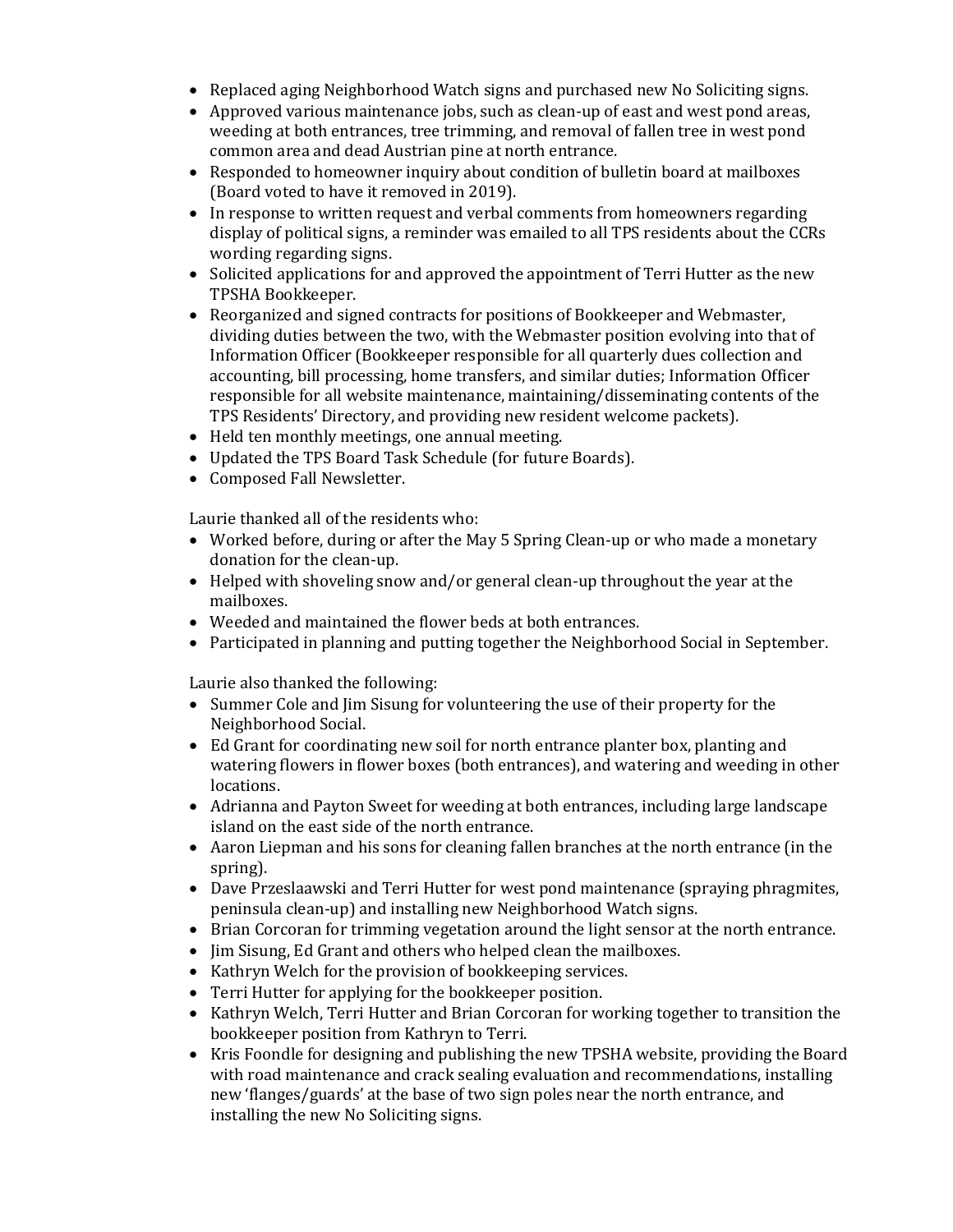c. Treasurer's Report

Terri reviewed the 2018 budgeted versus actual income and expenses and noted:

- We received \$100 more in Spring Clean-Up donations than was budgeted.
- We were under budget for Bookkeeping due to some of the Bookkeeper duties being transferred to the Information Officer.
- $\bullet$  Our electric bills are \$16 to \$20 a month for each entrance with \$13.75 a month per entrance being fixed costs, such as service fees, rather than usage based.
- We were over budget for the Information Officer due to the development of the new TPSHA website and to some Bookkeeper duties being transferred to the Information Officer.
- We were under budget for Lawn Maintenance due to it being a dry summer, which resulted in fewer mows than normal.
- We were over budget for Pond Maintenance due to some expenses that were expected to have been incurred in 2017 not being incurred until 2018.
- \$50/homeowner/quarter goes to our Road Fund.
- We were under budget in Snow Removal due to no plows being required in November and December. This was fortunate because we had used all of our Snow Removal budget, except for one plow, in January through March of 2018.
- The Taxes-Federal item covers the income tax we pay on the interest earned on our Road Fund accounts and CDs.
- Overall we finished the year with approximately \$1000 more in income than expenses.

Terri reviewed the 2018 year-end assets and noted:

- We have \$21,153.78 in the general fund in a checking account at Huntington Bank.
- We have a total of \$203,689.15 in the road fund split between a checking account, a money market account, and two CDs.
- Thanks to rising interest rates in 2018, we were able to purchase CDs with rates of 2.3% and 2.5% APY.
- We earned \$2675.74 in Road Fund interest in 2018.
- d. Maintenance Report

Brian reported on the 2018 grounds/maintenance items:

- Ponds: phragmites clean-up, two treatments of water, and cleared growth on north side of east pond (plan to maintain cleared area on east pond and to clear an area of shoreline on the west pond in 2019).
- Roads: did not seal coat cracks in 2018, snow removal contract was adjusted from a two-inch threshold to a three-inch threshold (same vendor, very good relationship).
- Spring Clean-up was a success, two other times paid to remove the weeds from the beds at both entrances, plan to pay vendor to perform spring clean-up in 2019.
- Common Area Lawn Care: significantly under budget this year, same vendor for the past five years, very good relationship.
- Textile Road Fence: discussed options, such as removing, replacing with like product (\$10,000 for material), replacing with vinyl fencing (\$13,300 for material), fix some posts and all slats.
- Miscellaneous: light sensor at north entrance cleared in order to work properly, pillar and caps at both entrances inspected and small cracks filled on one cap (the brick part will need work in 2019).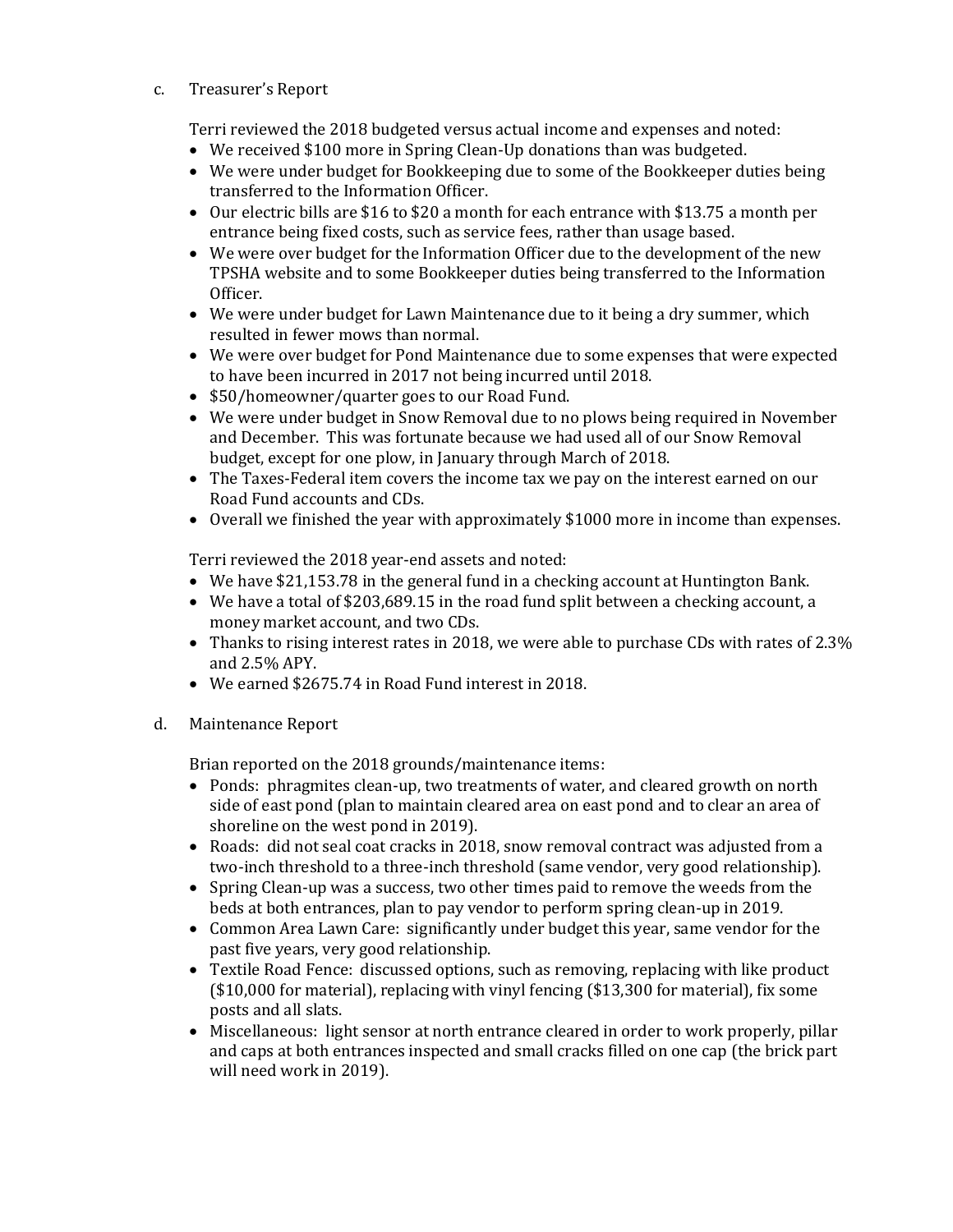#### **V. 2019 Budget Approval**

Terri presented the 2019 budget. Most of the 2019 budgeted amounts are similar to the 2018 budgeted amounts. Terri pointed out:

- 2019 dues were increased \$15/homeowner/quarter to \$260/homeowner/quarter to cover the cost of outsourcing the spring clean-up duties. For homeowners who have voluntarily been making a \$50/year spring clean-up contribution, this is only a \$10/year increase.
- Grounds Maintenance was increased to cover outsourcing the spring clean-up duties.
- Officer Rebate of Dues is lower in 2019 because one of the 2018 Board members left her position early due to moving out of the subdivision.
- Because we pay per plow, Snow Removal is the largest unknown when it comes to preparing the budget.
- Taxes Federal is higher in 2019 due to more interest being earned on our savings accounts and CDs.
- Trash Removal will be slightly higher in 2019 because we are in the middle of a three-year contract with Republic Services which has a 3% increase each fall.

Moved by Mike Garris, seconded by Janice Raymond, to approve the budget as presented. Motion carried unanimously.

#### **VI. 2019 TPSHA Board Nominations and Approval**

a. Recognition of Departing Board Members

The Board members thanked Laurie for her four years of service and let her know that she will be greatly missed.

Laurie thanked Jim for taking over the taking of the Board meeting minutes the second half of the year as a result of the Board Secretary moving, and for working with Pop-A-Lock to repair parcel box locks at the mailboxes.

Laurie thanked Brian for initiating and soliciting volunteers for the Neighborhood Social planning committee and for working with Lodi Nursery to replace two shrubs (of the new plantings) at the north entrance.

Laurie thanked Terri for obtaining the signatures of all west pond property owners as required for the State of Michigan pond treatment permit and for the time she spent searching for and finding the new Neighborhood Watch and No Soliciting signs.

Laurie stated that she enjoyed working together as a Board this past year.

#### b. Introduce 2019 Board Nominations

Janice Raymond volunteered to serve on the Board of Directors, beginning in May 2019.

c. Additional Floor Nominations

Mike Garris and Mike Losey stated that they would serve on the Board.